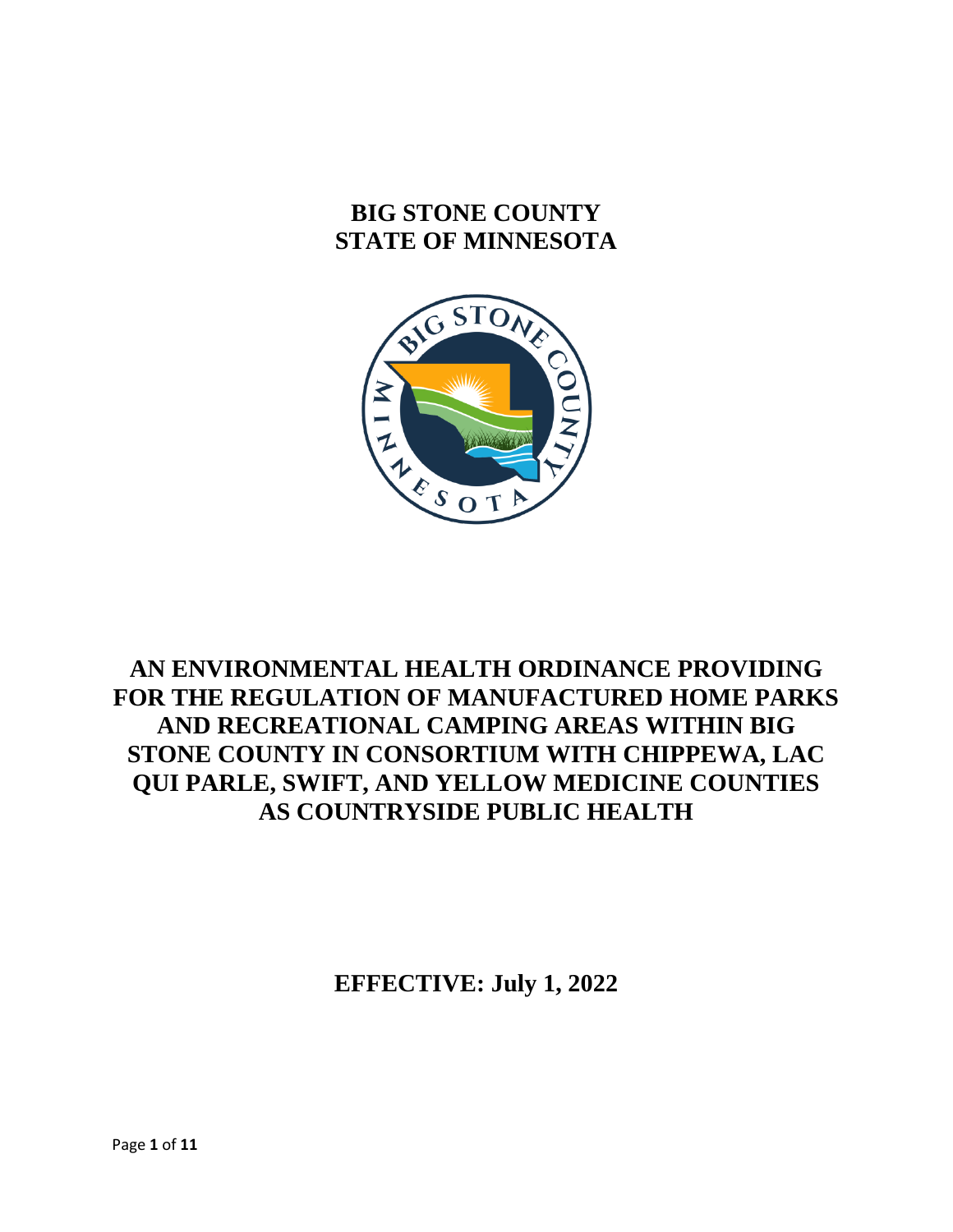## **INDEX**

| Section I           | <b>General Provisions</b>                                          |
|---------------------|--------------------------------------------------------------------|
| Section II          | Definitions                                                        |
| Section III         | Licenses                                                           |
| Section IV          | Inspection                                                         |
| Section V           | Plan Review                                                        |
| <b>Section VI</b>   | Standards for Manufactured Home Parks & Recreational Camping Areas |
| <b>Section VII</b>  | <b>Standards for Special Event Recreational Camping Areas</b>      |
| <b>Section VIII</b> | Variance                                                           |
| Section IX          | <b>Local License Prohibited</b>                                    |
| Section X           | <b>Local Law Enforcement</b>                                       |
| Section XI          | Repeal of Previous Ordinance                                       |
| <b>Section XII</b>  | <b>Effective Date</b>                                              |

## THE COUNTY BOARD OF COMMISSIONERS OF BIG STONE COUNTY DOES HEREBY ORDAIN AS FOLLOWS:

#### **SECTION I – GENERAL PROVISIONS**

- 1.1 Purpose. To protect and provide for the public health, safety, and general welfare of the county of Big Stone by licensing and inspecting manufactured home parks and recreational camping areas; regulating their design, construction, operation and maintenance; and providing for the enforcement of the regulations herein throughout said county.
- 1.2 Legal Authority. Countryside Public Health is a joint powers board of health organized under Minnesota Statute Chapter 145A.03 and Minnesota Statute Chapter 471.59 by Big Stone, Chippewa, Lac Qui Parle, Swift, and Yellow Medicine Counties. This ordinance is enacted pursuant to Minnesota Statute Chapter 145A.05 and Minnesota Statute Chapter 471.59 under which county boards may adopt ordinances to regulate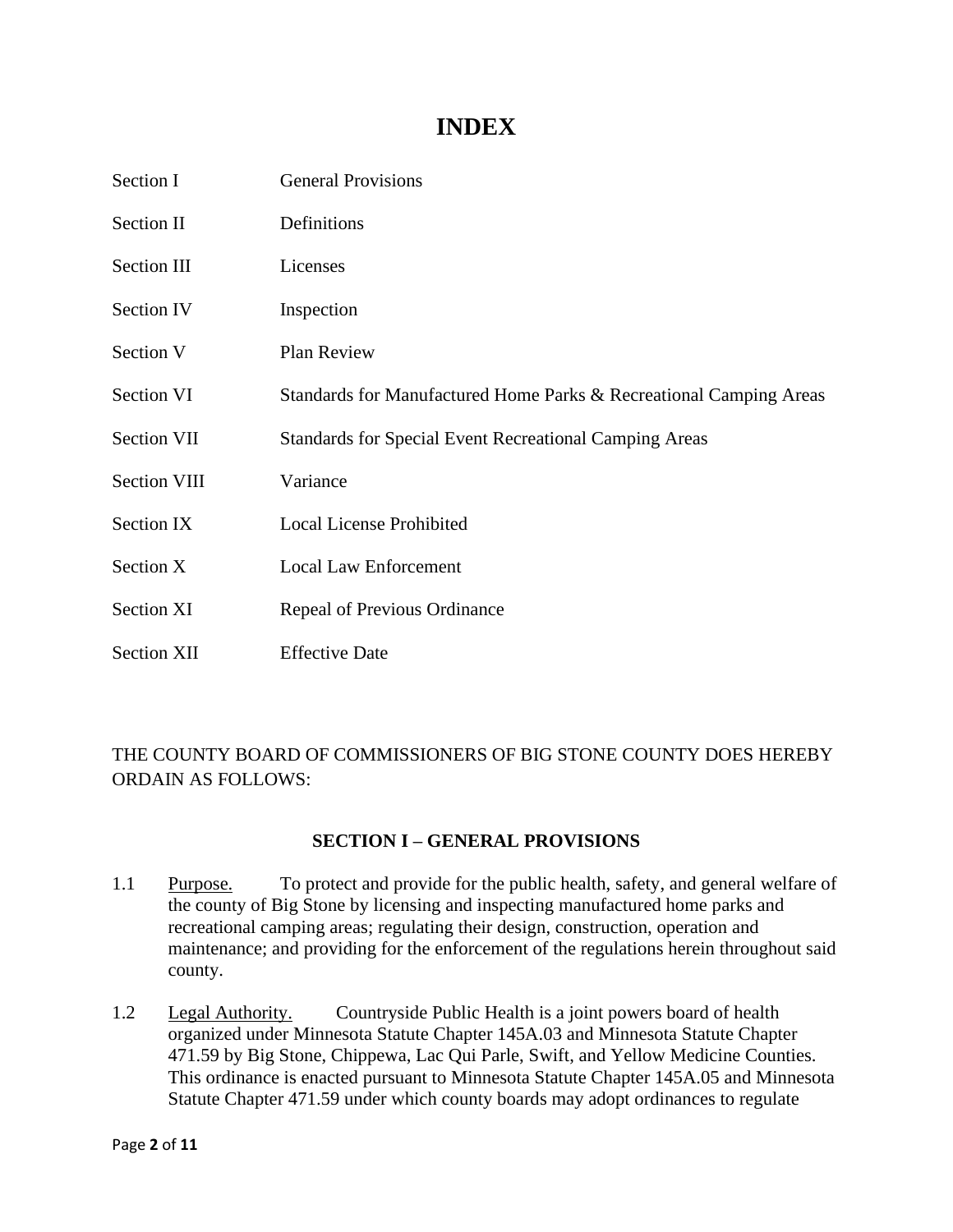actual or potential threats to the public health and is related to a delegation of authority by the Minnesota Commissioner of Health to Countryside Public Health under Minnesota Statute Chapter 145A.07, Subd. 1, for the licensing, inspection, reporting, and enforcement duties authorized under Minnesota Statutes, Chapter 327 and Minnesota Rules 4630.0200 to 4630.2210 relating to rules and standards for manufactured home parks and recreational camping areas.

- 1.3 Jurisdiction. This ordinance shall be applicable in Big Stone County to all manufactured home parks and recreational camping areas as defined in Minnesota Statute 327.14, and all amendments or additions thereto.
- 1.4 Compatibility. Where the conditions imposed by any provision of this ordinance are less restrictive than comparable conditions imposed by any other provision of this ordinance, or any other applicable law, ordinance, rule or regulation, the provision which establishes the higher standards for the promotion of the public health, safety, and general welfare shall prevail.
- 1.5 Severability. The provisions of this ordinance shall be severable. Should any section, paragraph, sentence, clause, phrase or portion of this ordinance be declared invalid for any reason, the remainder of said ordinance shall not be affected thereby.

### **SECTION II – DEFINITIONS**

The following definitions shall apply in the interpretation and the enforcement of this ordinance:

- 2.1 Board means Countryside Public Health (CPH) Community Health Board acting as the Board of Health under the provisions of Minn. Stat. 145A, and all amendments or additions thereto.
- 2.2 Department means the Countryside Public Health (CPH) Environmental Health Department staff or their designee.
- 2.3 Dependent Site means any recreational camping area sites which do not have sewer connections and are dependent upon a central facility for this utility.
- 2.4 Independent Site means any recreational camping area sites that are provided with individual sewer connections.
- 2.5 Mail means a mailing by United States First Class Mail with return receipt requested directed to the recipient's last known address. A return of such mailing for any purpose shall not void the notice.
- 2.6 Manufactured Home means a structure that meets the definition of a manufactured home as defined in Minnesota Statute, Chapter 327.31, and all amendments or additions thereto.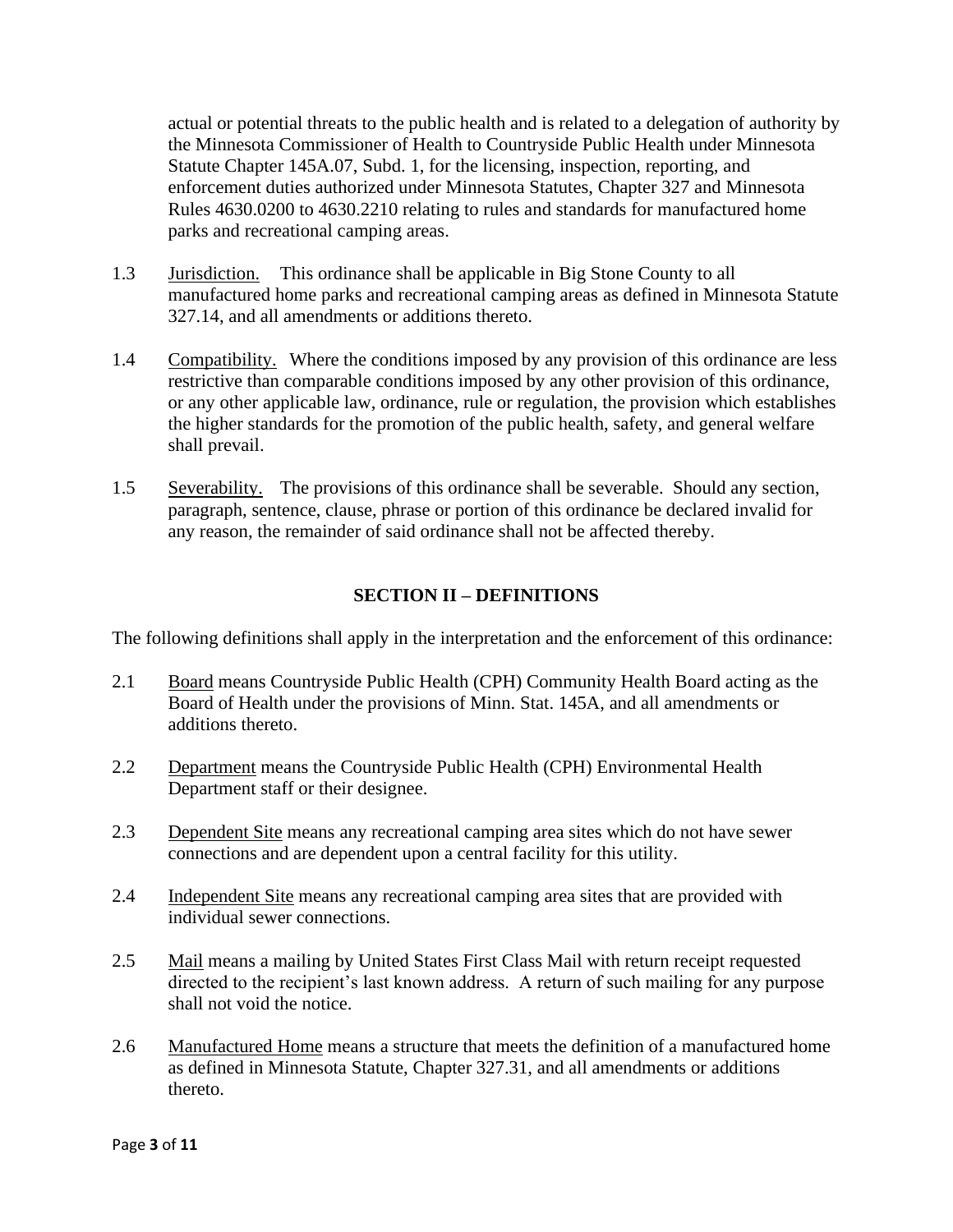- 2.7 Manufactured Home Park means any site, lot, field, or tract of land upon which two or more occupied manufactured homes are located that meets the definition of a manufactured home park as defined in Minnesota Statute, Chapter 327.14, and all amendments or additions thereto.
- 2.8 Notice means a written instrument delivered personally, mailed to the last known address of the responsible party entitled to notice, or posting the notice at the entry to the establishment.
- 2.9 Recreational Camping Area means any area, whether privately or publicly owned, used on a daily, nightly, weekly, or longer basis for the accommodation of five or more tents or recreational camping vehicles free of charge or for compensation, that meets the definition of a recreational camping area as defined in Minnesota Statute, Chapter 327.14, and all amendments or additions thereto.
- 2.10 Recreational Camping Vehicle means any vehicular, portable structure or temporary dwelling used for travel, recreation, and vacation that meets the definition of a recreational camping vehicle as defined in Minnesota Statute, Chapter 327.14, and all amendments or additions thereto.
- 2.11 Special Event Recreational Camping Area means a recreational camping area which operates no more than two times annually and for no more than 14 consecutive days.

## **SECTION III – LICENSES**

- 3.1 Licenses Required It shall be unlawful for any person to operate a manufactured home park, recreational camping area, or special event recreational camping area within Big Stone County without a valid license issued by the Countryside Public Health Environmental Health Department. Issuance and retention of a license is dependent upon compliance with the requirements of this ordinance. Licenses are specific to each manufactured home park, recreational camping area, or special event recreational camping area and are not transferable between establishments, persons or locations. The license must be conspicuously displayed at the establishment. The regular license shall run on a calendar year from January  $1<sup>st</sup>$  to the next December  $31<sup>st</sup>$ . The seasonal license shall run from May 1<sup>st</sup> to the next April 30<sup>th</sup>. Licenses expire at 11:59 p.m. on the last day the license is in effect. Licenses for special event recreational camping areas are specific to the special event time period.
- 3.2 Application for License.
	- A. Any person desiring to operate a manufactured home park, recreational camping area or special event recreational camping area shall make a written application on forms provided by the Department.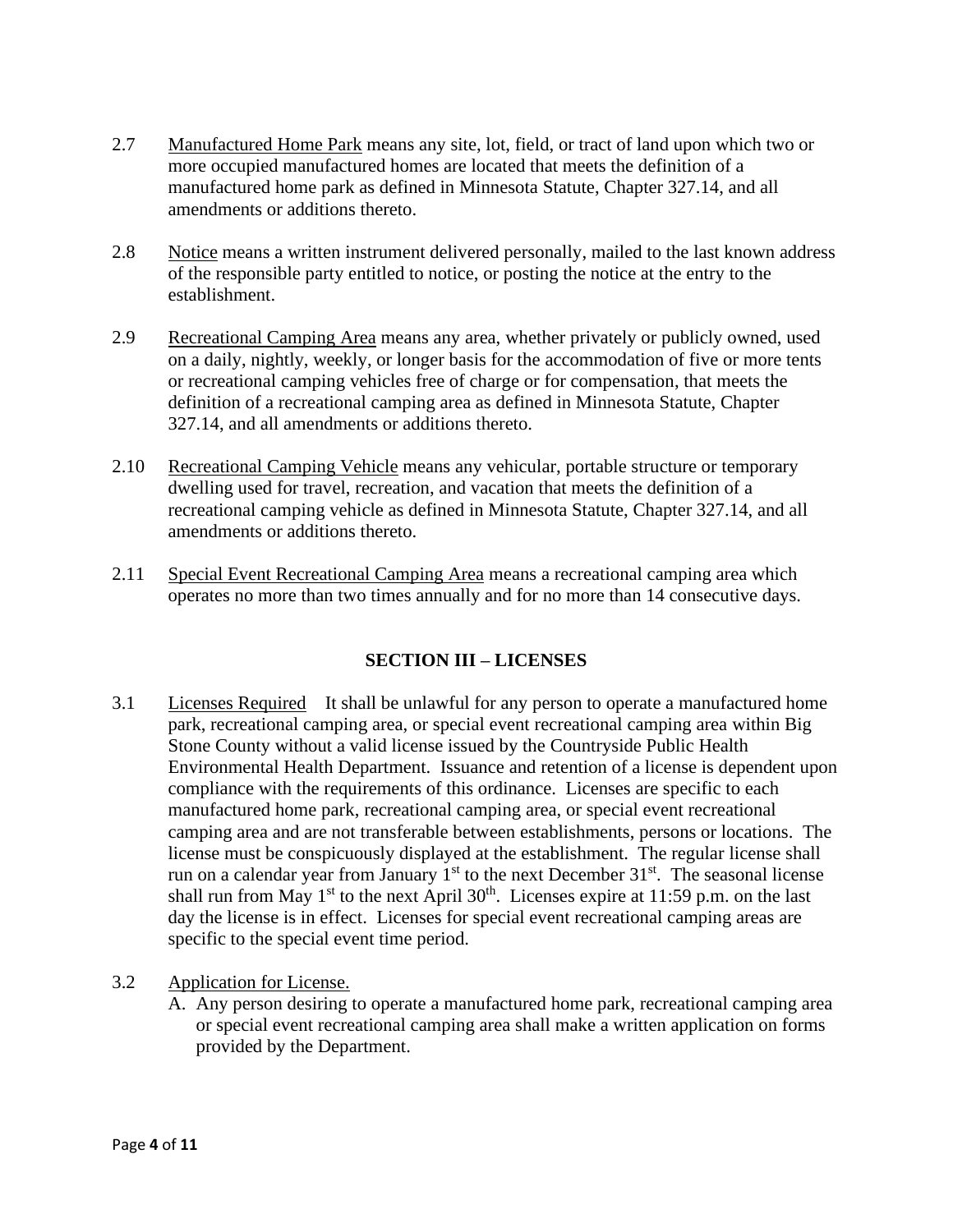- B. Such application shall include: the applicant's full name and address and whether such applicant is an individual, firm, partnership or corporation; the location and description of the manufactured home park, recreational camping area, or special event recreational camping area and a signature of the applicant or applicants. The Department may require such additional information as it may find necessary.
- C. Application for a new manufactured home park, recreational camping area, or special event recreational camping area and the appropriate license fee shall be submitted to the Department at least ten (10) days prior to the desired date of operation.
- D. Renewal applications and the license fee shall be submitted to the Department on or before the expiration date of the current year's license. Penalties shall not accrue until after expiration of the current year's license.
- E. Operation of a manufactured home park, recreational camping area, or special event recreational camping area without a license is a violation of this ordinance.
- F. The Board is authorized to collect annual license fees and all other related fees. The amount of the annual license fee, any penalties or other fees required shall be specified by resolution of the Board and may be adjusted from time to time as the Board deems appropriate. Fees paid shall be retained by the Board regardless of whether there is approval or denial of the license.
- G. If an application for a manufactured home park or recreational camping area is made for the calendar year whereby the license begins on or after October  $1<sup>st</sup>$  of that year, the license fee for new applicants or new operators shall be one-half of the appropriate annual license fees, plus any penalty which may be required. The provision for one-half of the license fee shall apply to any new applicant or licensee applying on or after February  $1<sup>st</sup>$  for seasonal licenses.
- 3.3 License Categories are as follows:
	- A. Category A site means any manufactured home park or recreational camping area that meets one or more of the following conditions:
		- 1. has a public swimming pool;
		- 2. draws its drinking water from a surface water supply; or
		- 3. has 50 or more sites.
	- B. Category B site means any manufactured home park or recreational camping area that is not a category A site.

## **SECTION IV – INSPECTION**

- 4.1 Inspection and Correction.
	- A. The Department shall classify establishments by license category and inspect all manufactured home parks and recreational camping areas to assure compliance with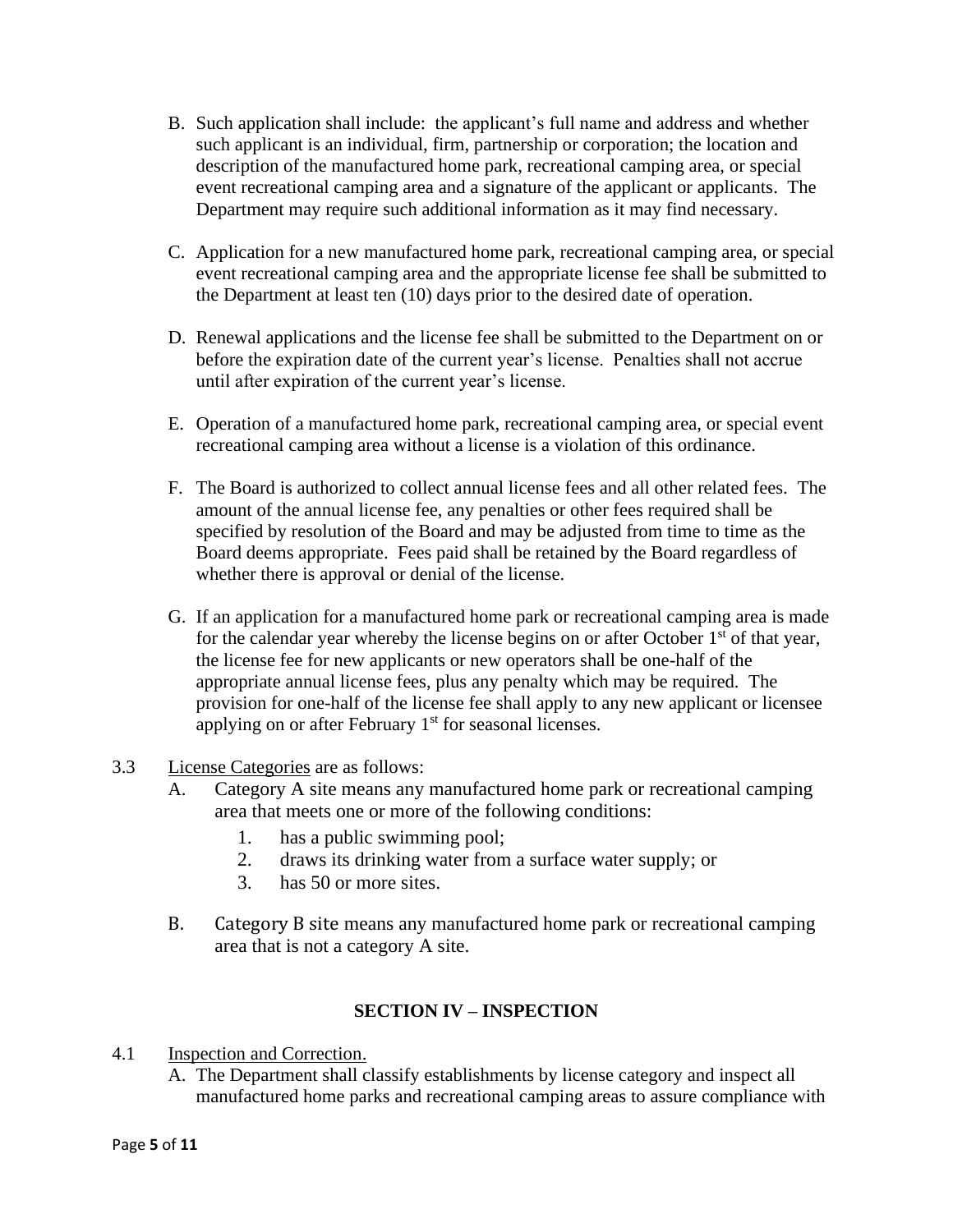the requirements of this ordinance and at a frequency established in Minnesota Rule 4630.2210 and as amended, and any additions thereto.

- B. The person or entity operating a manufactured home park or recreational camping area shall, upon request of the Department, and after proper identification, permit access to all areas of the facility for inspection. Further, the operator shall provide such documents and records required to ensure compliance with the provisions of this ordinance.
- C. Whenever an inspection of a manufactured home park or recreational camping area is made, the findings shall be recorded on an inspection report form. One copy shall be provided to the operator of the facility. The inspection report is a public document and shall be available to the public unless the report is a part of a pending litigation, or unless there are scheduled follow up inspections.
- D. The inspection report form shall specify a specific and reasonable period of time for correction of the violation, except certain violations may require immediate action or suspension of operations of the manufactured home park or recreational camping area as public safety may require.

#### 4.2 Suspension of License.

- A. Licenses may be suspended temporarily by the Department, at any time for:
	- 1. Failure by the holder to comply with the requirements of the ordinance.
	- 2. Failure to timely comply with any notice requiring corrective action.
	- 3. Failure to comply with Minnesota Statutes 327.14 to 327.28 and Minnesota Rules 4630.0200 to 4630.2210, and as amended, and any additions thereto.
- B. A license holder or operator shall be provided notice that the license has been suspended and that an opportunity for a hearing before the Appeals Board will be provided if a written request for an appeal is filed with the Department.
- C. Notwithstanding the other provisions of this ordinance, whenever the Department finds conditions in the operation of the manufactured home park or recreational camping area which in their judgment may constitute a substantial hazard to the public health, a written notice to the license holder/operator may be issued citing such condition(s), specifying corrective action to be taken, and specifying a time period within which such action must be completed. If deemed necessary, such order shall state that the license is immediately suspended and may require that the manufactured home park or recreational camping area operations be immediately discontinued and persons affected by such action may obtain review of this action by filing a written petition for appeal with the Department.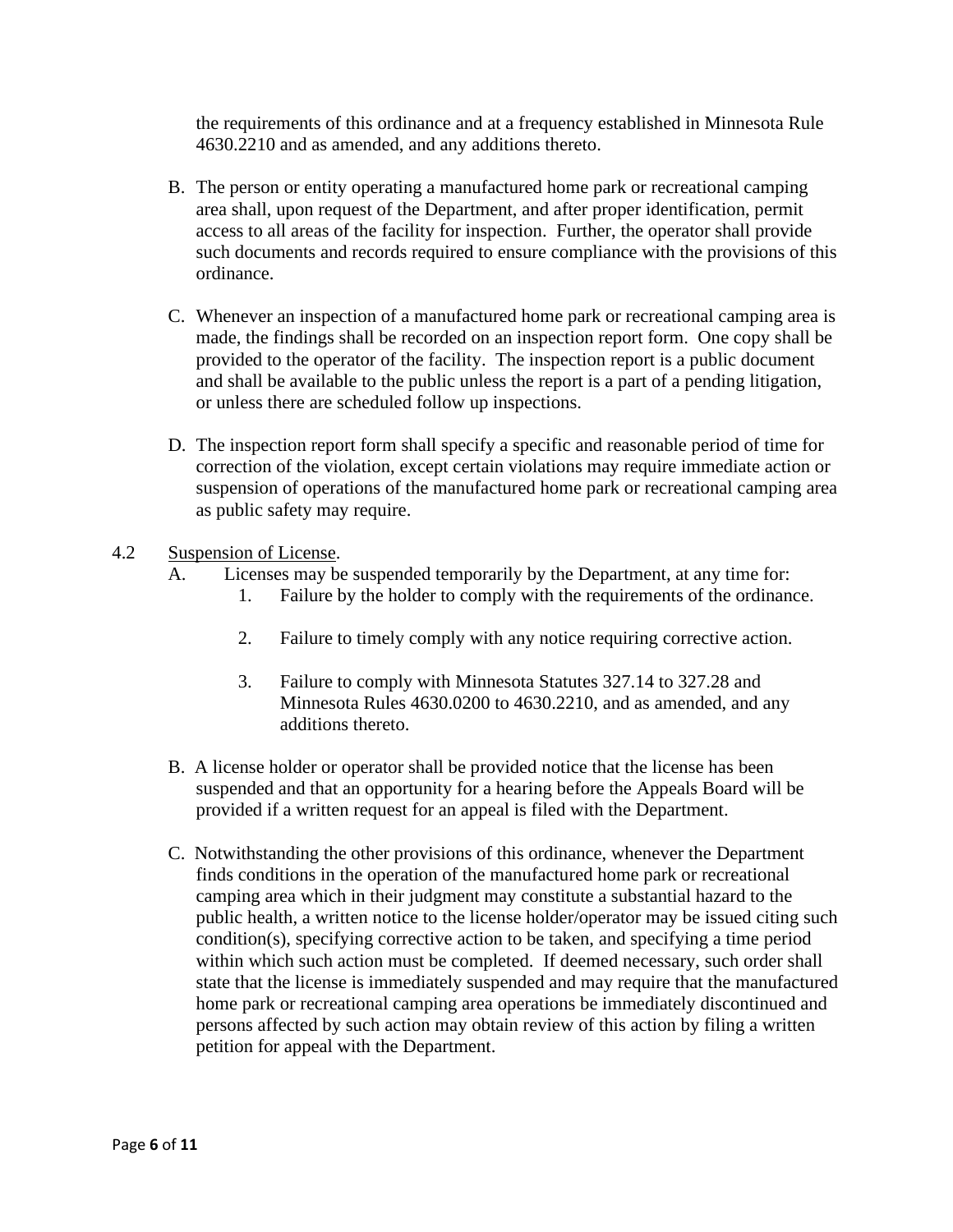- D. Any person whose license has been suspended may at any time make a request for reinspection for the purpose of reinstatement of the license. The request for reinspection shall be in writing and include a summary of the applicant's remedial action and a statement that the condition(s) causing suspension of the license have been corrected. Within ten (10) days of receiving the application, the Department staff shall make a re-inspection. If the applicant is in compliance with the requirements of the ordinance and Minnesota Statutes 327.14 to 327.28 and Minnesota Rules 4630.0200 to 4630.2210, and as amended, and any additions thereto; the license shall be reinstated.
- 4.3 Revocation of License. For serious or repeated violations of any of the requirements of this ordinance, the license may be permanently revoked. Prior to such action, the Department shall notify the license holder in writing, advising that the license shall be permanently revoked five (5) days after the issuance of said notice. The license holder shall be advised at the same time that a hearing before the Appeals Board will be provided if a written request for appeal is filed with the Department.
- 4.4 Appeals.
	- A. An appeal may be brought under the provisions of this section to address any objection to the enforcement of this ordinance. Any affected person may pursue an appeal where the enforcement of a provision of this ordinance causes undue hardship or is believed to be unreasonable, impractical or not feasible.
	- B. Appeals shall be presided over by an Appeals Board. The membership of the Appeals Board shall consist of the Chairperson of the Board, a County Commissioner, the Countryside Public Health Administrator, and the Department staff. Any of these members may designate an alternate to serve on the Appeals Board. The Appeals Board shall be chaired by the Chairperson of the Board.
	- C. The Appeals Board shall have the power to affirm, reverse, or modify the enforcement action of Countryside Public Health, its departments, and its agents.
	- D. An Appeal shall be commenced by a request to the Appeals Board for a hearing. Such requests shall be filed with the Countryside Public Health Office in Benson, Minnesota. The request shall be in the form of a written petition and shall set forth a statement of the issues. Said petition shall be filed within thirty (30) days after the enforcement issue arises.
	- E. A hearing shall be held within ten (10) days after the date on which the appeal was filed. The Chairperson of the Appeals Board may postpone the date of the hearing for a reasonable time if, in the chairperson's judgment, a good and sufficient reason exists for such postponement.
	- F. Countryside Public Health shall provide five (5) days written notice of the hearing to the appellant.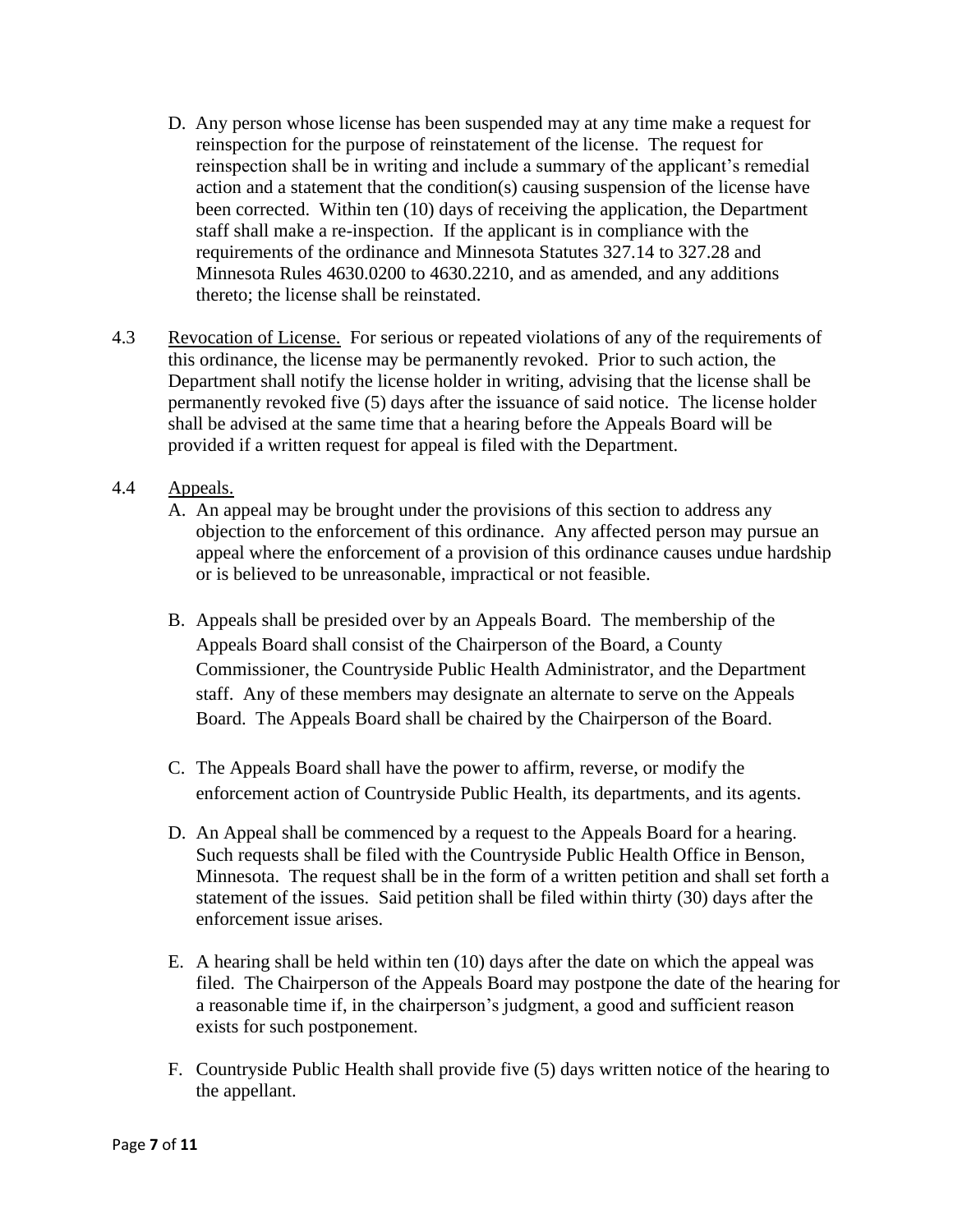- G. At the hearing, Countryside Public Health shall present a detailed, written statement of findings supporting the decision of Countryside Public Health. The appellant, their agent, or attorney shall then be given an opportunity to show cause why the enforcement action taken by Countryside Public Health should be reversed or modified. The hearing may be continued if, in the chairperson's judgment, due process requires or other good and sufficient reason exists for such continuance.
- H. The Appeals Board shall render its decision in the form of findings and conclusions set forth in writing within three (3) days after the close of the hearing. A copy of the decision of the Appeals Board shall be served by mail or in person on the appellant/designee. Any person aggrieved by the decision of the Appeals Board may seek relief therefrom in any court of competent jurisdiction as provided by the laws of this State.
- I. A recording may be made of any hearing before the Appeals Board and if so, it shall be retained in the office of Countryside Public Health for a period of not less than one (1) year after the close of the hearing. All written records relating to an appeal shall likewise be retained in the office of Countryside Public Health for a period of not less than one (1) year after the close of the hearing.
- J. The terms of any notice served pursuant to the provisions of this ordinance shall become final if a written petition for a hearing is not filed with the Department within ten (10) days after the date of mailing.
- 4.5 Enforcement.
	- A. Nothing herein shall limit the ability to seek release in district court in an action to enjoin violations of this ordinance.
	- B. Injunctive actions shall be conducted by the county attorney for the county where the enforcement is to take place.
	- C. No person shall make a false statement in a document required to be submitted under the provisions hereof.
	- D. Each day that a violation exists shall constitute a separate offense.
	- E. Administrative Enforcement.
		- 1. The use of administrative citations and the imposition of civil penalties is a legitimate and necessary alternative method of enforcement. This method of enforcement is in addition to any other legal remedy that may be pursued for ordinance violations.
		- 2. A violation of a provision of this ordinance may be subject to an administrative citation and civil penalties.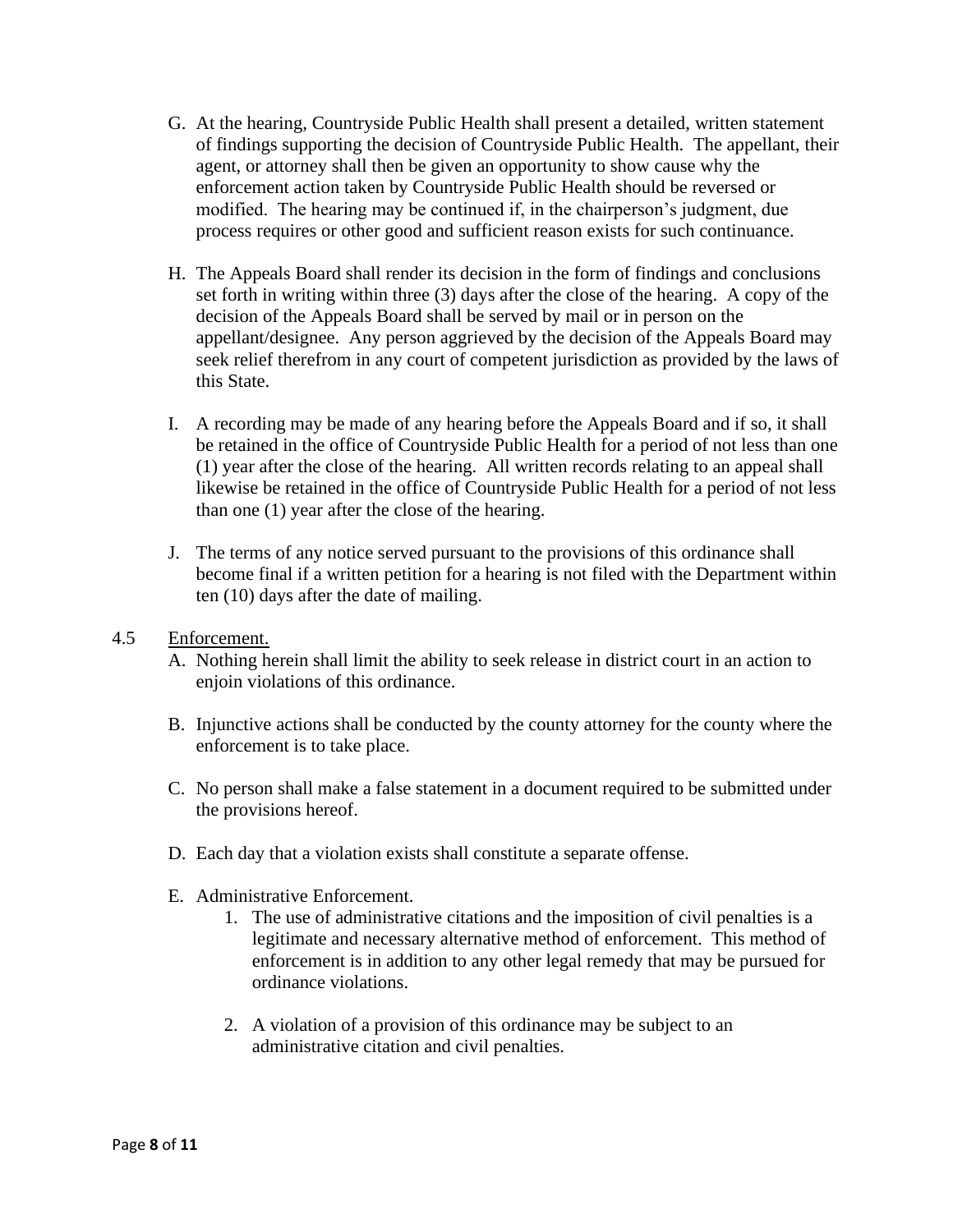- 3. The Board may adopt by resolution a schedule of fines for offenses initiated by administrative citation. Said schedule shall be modified by said Board as it deems appropriate.
- 4. The Department may issue a written administrative citation upon belief that a violation of this ordinance has occurred. The citation must be delivered in person or by mail to the person responsible for the violation. The citation must state the nature of the offense, the name of the issuing officer, the amount of the fine, and the manner of paying the fine.
- 5. The person responsible for the violation shall pay the fine within thirty (30) days after issuance of the citation. Payment of the fine constitutes admission of the violation. A late payment of ten percent (10%) of the fine amount may be imposed.
- 6. Administrative enforcement shall be conducted by the Department or its designee.
- 7. Appeal from a citation shall be made in accordance with the appeal provisions provided hereinabove.
- 8. Upon a failure to pay an administrative fine noted above within the above said 30 days, the citation may be dismissed and the violation may be referred to the prosecuting attorney for criminal prosecution.
- F. Criminal Enforcement.
	- 1. Criminal prosecution shall be conducted by the county attorney for the county where the enforcement is to take place.
	- 2. Whoever fails to comply with any of the provisions hereof shall be guilty of a misdemeanor.
	- 3. Upon conviction of any violation of this ordinance, a person shall be subject to the statutory penalties for misdemeanors.

#### **SECTION V – PLAN REVIEW**

5.1 When a manufactured home park or recreational camping area in Big Stone County, licensed or to be licensed under the provisions of this ordinance, is hereafter constructed or remodeled or conversion for use as a licensed establishment, it shall submit to the Department a complete set of plans, specifications and materials, and comply with the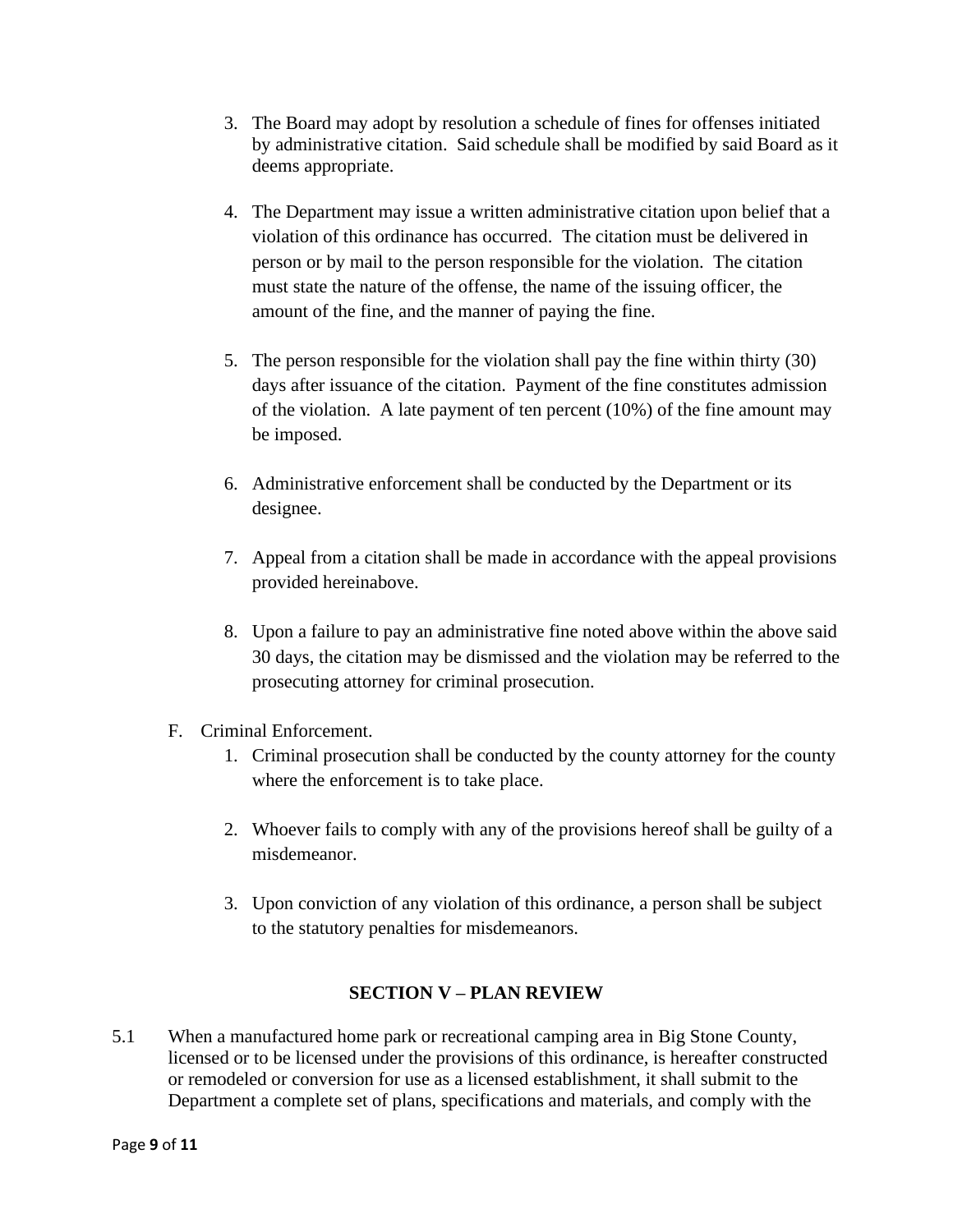requirements of this ordinance. The plans and specifications shall show the layout; arrangement; mechanical, plumbing and electrical specifications; construction materials of work areas; and location, size and type of equipment and facilities. The plans must be drawn to scale and must be complete and legible in all details. Plans and the fee specified by the Board shall be submitted at least thirty (30) days before beginning construction, extensive remodeling, or conversion of a manufactured home park or recreational camping area. Plumbing plans and specifications must be submitted to the Minnesota Department of Labor and Industry for approval before beginning construction.

5.2 If an existing structure that is on an individual sewage treatment system is to be converted or expanded for use as a manufactured home park or recreational camping area, the individual sewage treatment system must have a compliance inspection and the change of use must be approved by the County of residence Zoning Department. Submit the required compliance inspection report and letter of approval from the Zoning Department with the construction plans.

#### **SECTION VI – STANDARDS**

6.1 All manufactured home parks and recreational camping areas within Big Stone County shall comply with the standards for manufactured home parks and recreational camping areas as set forth in Minnesota Statutes, Chapter 327 and Minnesota Rules 4630.0200 to 4630.2210 and all amendments or additions thereto. Specifically, Minnesota Statutes Chapter 327 and Minnesota Rules 4630.0200 to 4630.2210, inclusive, and amendments or additions, are hereby incorporated herein by reference and made a part of this ordinance.

#### **SECTION VII – STANDARDS FOR SPECIAL EVENT RECREATIONAL CAMPING AREAS**

7.1 All special event recreational camping areas within Big Stone County shall comply with the standards for special event recreational camping areas as set forth in Minnesota Statutes, Chapter 327.20 and all amendments or additions thereto, are hereby incorporated herein by reference and made a part of this ordinance.

#### **SECTION VIII – VARIANCE**

8.1 In any case where, upon application of responsible persons, the Department finds that by reason of exceptional circumstances the strict enforcement of Minnesota Rules 4630.0400; 4630.0600 subparts 2 to 4; and 4630.0900 to 4630.1700 would cause undue hardship and would be unreasonable, impractical or not feasible, the Department in its discretion may permit a variance therefrom. The Department shall grant a variance only to these sections according to the procedures set forth in Minnesota Rules, Section 4717.7000 to 4717.7050.